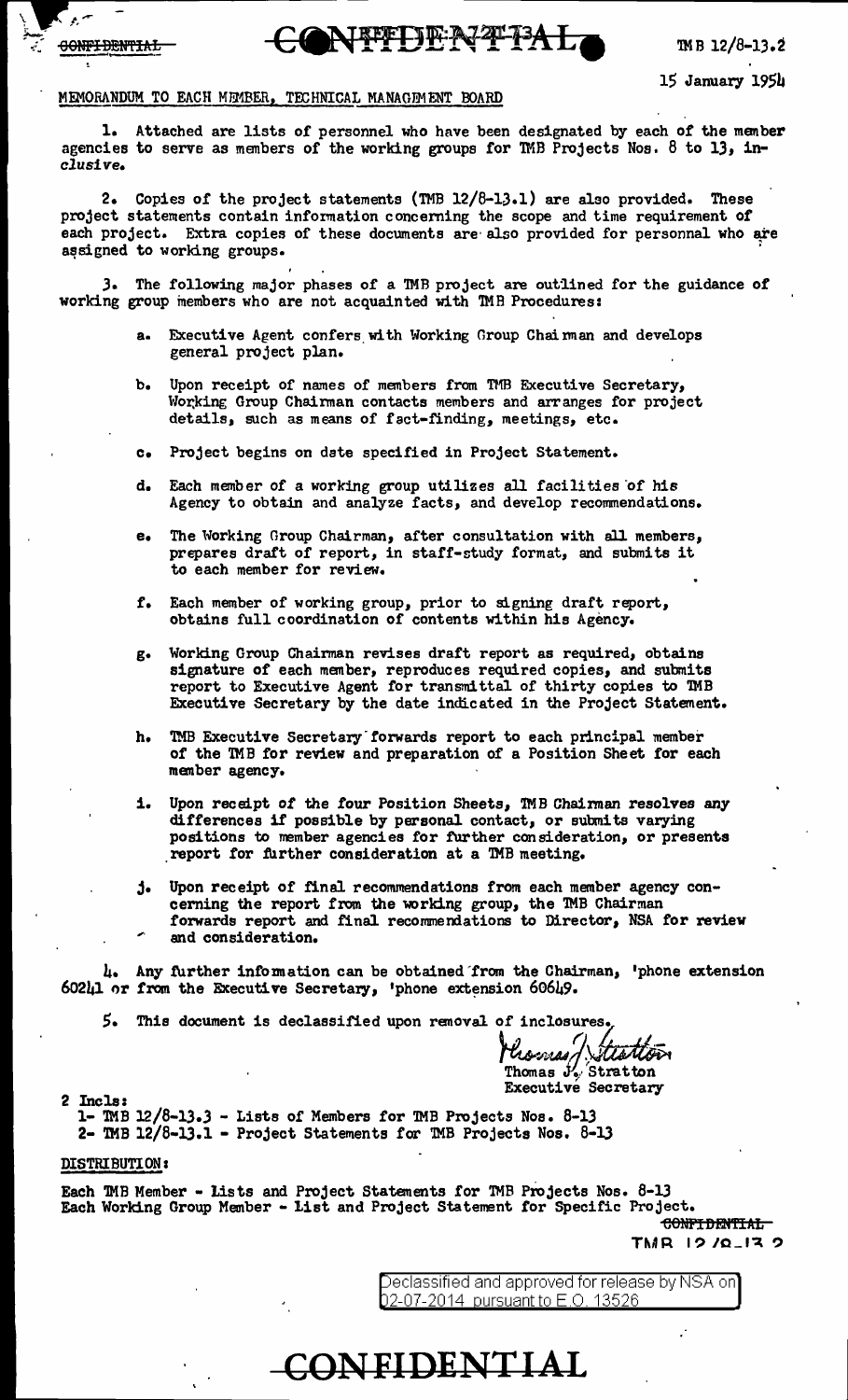

TMB 12/8.3

15 January 1954

### TECHNICAL MANAGEMENT BOARD PROJECT NO. 8

### SUGGESTIONS PROGRAMS

### List of Working Group Members

**EXECUTIVE AGENT:** 

Air Force Security Service

(Colonel Edgar A. Sirmyer, USAF, Deputy Commander)

**CHAIRMAN:** 

Lt. Col. L. D. Simonetti, USAF<br>Asst. DCS/Personnel (PDC),<br>Headquarters, USAFSS, San Antonio, Texas Phone: Webster 35411, Extension 7282

**OTHER MEMBERS:** 

Major Robert Sherwood, USA Chief, Management Branch, Office of the Comptroller<br>Army Security Agency, Arlington Hall Station, Arl., Va.<br>Phone: Jackson 5-5800 (or D/D Code 147) Extension 622

LCDR G. R. Greeley, USN Asst. Head of DNC Personnel Section, Naval Security Station, Washington, D. C.<br>Phone: Liberty 5-6700 (or D/D Code 131) Extension 60326

Miss B. B. Cunningham Chief, Awards Group, Management Branch,<br>National Security Agency, Naval Security Station, Wash. D.C.<br>Phone: Liberty 5-6700 (or D/D Code 131) Extension 60677

The member agencies have stated that working group members are properly cleared and indoctrinated for COMINT.

Thomas J. Stratton **Executive Secretary** 

CONFIDENTIAL

TMB 12/8.3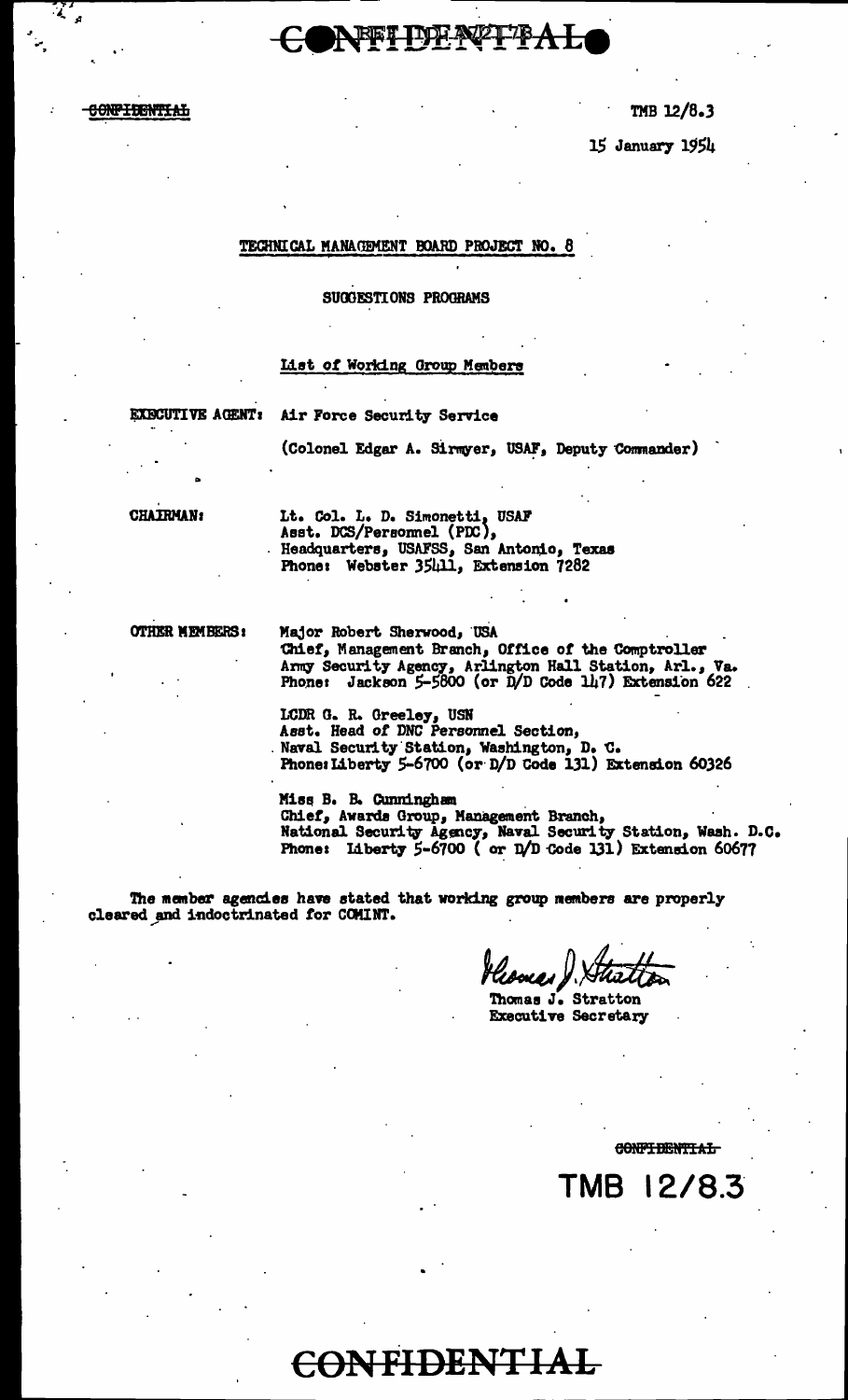## NFFDPNFfAL TMB 12/9.3

15 January 1954

### TECHNICAL MANAGEMENT BOARD PROJECT NO. 9

### INTERCOM SYSTEMS

### List of Working Group Members

**EXECUTIVE AGENT: Naval Security Group ...** 

(CDR J. M. Watson, USN, Head, NavSecGru Operations Section).

**CHAIRMAN:** 

LT H. S. Parrish, USN Member, Operations Section Naval Security Group, Naval Security Station, Washington, D.C.<br>Phone: Liberty 5-6700 (or D/D Code 131) Extension 60359

OTHER MEMBERS:

Major Ivan R. Fetter, USA Chief, Unit Operations Section, Special Operations Division<br>Army Security Agency, Arlington Hall Station, Arlington, Va.<br>Phone: Jackson 5-5800 (or D/D Code 147) Extension 763

Major R. H. Lee, USAF Chief, Engineering Dirdeion (ODC) Headquarters, USAFSS, San Antonio, Texas Phone: Webster 3-5411, Extension 5228

Mr. James P. Dolbear<br>Chief, Field Station Engineering Branch, Production National Security Agency, Arlington Hall Station, Arlington, Va.<br>Phone: Jackson 5-5800 (or D/D Code 147) Extension 678

The member agencies have stated that working group members are properly cleared and indoctrinated for COMINT.

ncaill

Thomas  $\mathcal{G}$ . Stratton **Executive Secretary** 

CONFIDENTIAL TMB 12/9.3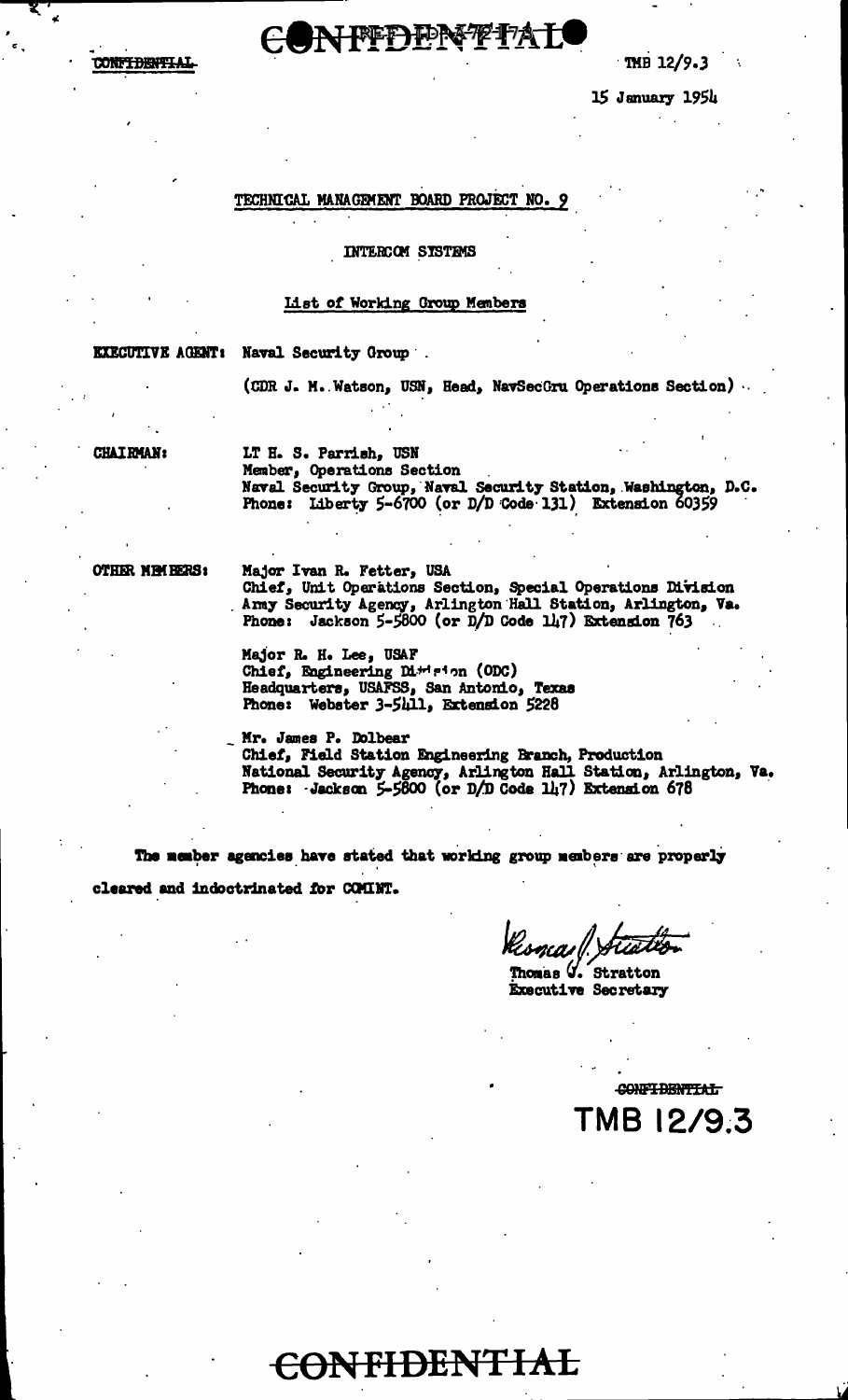# **ONFFDENTFAL**

TMB 12/10.3

15 January 1954

### TECHNICAL MANAGEMENT BOARD PROJECT NO. 10

### STAFFING STANDARDS

### List of Working Group Members

**EXECUTIVE AGENT: Naval Security Group** 

(CDR M. B. Cillespie, USN, Special Asst. to Head, NavSecGru)

**CHAIRMAN:** 

LT E. E. Okins, USN, Member of DNC Personnel Section. Naval Security Station, Washington, D. C.<br>Phone: Liberty 5-6700 (or D/D Code 131) Extension 60610

**OTHER MEMBERS:** 

Capt. Charles W. MacAdams, USA Member, Organization & Equipment Branch, Office of A C of S, G-3 Army Security Agency, Arlington Hall Station, Arlington, Va. Phone: Jackson 5-5800 (or D/D Code 147) Extension 336

Major C. G. Kleinschmidt, USAF Chief, Manpower Division (OMD) Headquarters, USAFSS, San Antonio, Texas<br>Phone: Webster 3-5411, Extension 3154

Mr. John F. Barnard<br>Supervisory Program Analyst, Comptroller National Security Agency, Naval Security Station, Washington, D.C.<br>Phone: Liberty 5-6700 (or D/D Code 131) Extension 60308

The nember agencies have stated that working group members are properly

**CONFIDENTIAL** 

cleared and indoctrinated for COMINT.

Hiowas J. Stia

Thomas J. Stratton Executive Secretary

**CONFIDENTIAL** MB 12/10.3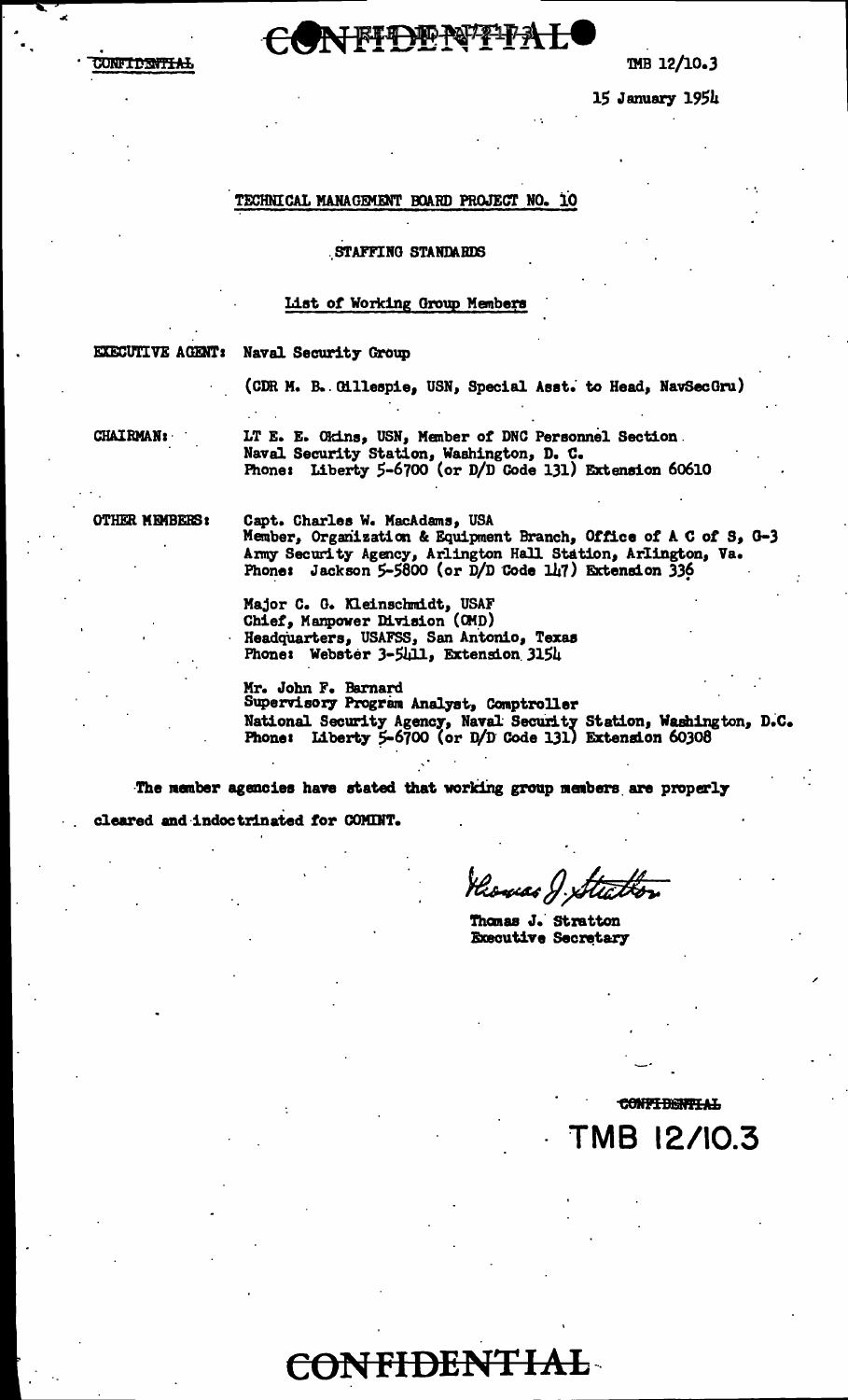**CONF<del>IDENTIAL</del>** 



15 January 1954

### TECHNICAL MANAGEMENT BOARD PROJECT NO. 11

TELETYPE AND TYPEWRITER MAINTENANCE

### List of Working Group Members

**EXECUTIVE AGENT:** Army Security Agency

(Mr. Albert Small, Technical Consultant)

**CHAIRMAN:** 

Capt. Everett A. Trezise, USA Member, Fixed Plant Engineering Section, Office of A C of S, G-4 Army Security Agency, Arlington Hall Station, Arlington, Va. **Phone:** Jackson  $5-5800$  (or  $D/D$  Code  $147$ ) Extension  $581$ 

OTHER MEMBERS:

IT R. W. Fleshman, USN<br>Member of DNC Facilities Section, Pentagon (Room 5D762) Phone: Liberty 5-6700 (or D/D Code 131) Extension 75935

Major J. Musumsci, USAF Chief, Maintenance Division (MDC)<br>Headquarters, USAFSS, San Antonio, Texas<br>Phone: Webster 35411, Extension 5122

Mr. Henry P. Cassidy Acting Chief, Planning Group, Logistics Division<br>National Security Agency, Naval Security Station, Washington, D.C.<br>Phone: Liberty 5-6700 (or D/D Code 131) Extension 60231

The member agencies have stated that working group members are properly cleared and indoctrinated for COMINT.

CONFIDENTIAL

ngwest i <sup>j</sup>

IMB.

Thomas J. Stratton · **Executive Secretary** 

**CONFIDENTIAL** 

 $12/$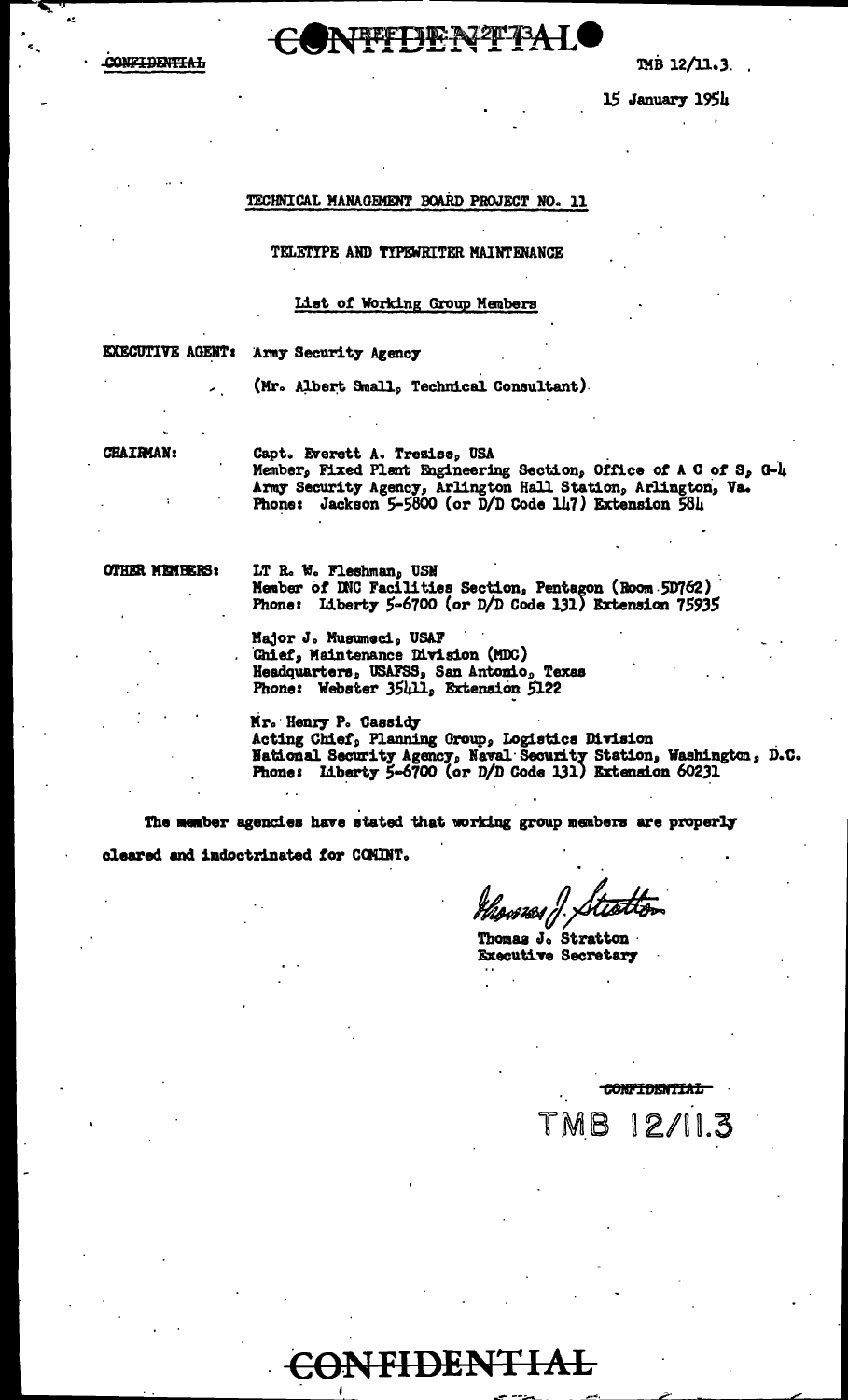NEFFERAFFBAL

CONF<del>IDENTIAL</del>

 $MB 12/12.3$ 

15 January 1954

### TECHNICAL MANAGEMENT BOARD PROJECT NO. 12

### OPERATIONS BUILDING

### List of Working Group Members

**EXECUTIVE AGENT:** National Security Agency

(Mr. H. L. Conley, Assistant Chief, Office of Exploitation, PROD)

**CHAIRMAN:** 

Mr. John McIntire Chief, Intercept Facilities Division, Production National Security Agency, Arlington Hall Station, Arlington, Va.<br>Phone: Jackson 5-5800 (or D/D Code 147) Extension 781

OTHER MEMBERS:

Mr. Richard R. Neill Chief, Fixed Plant Engineering Section, Office of A C'of S, G-4 Army Security Agency, Arlington Hall Station, Arlington, Va.<br>Phone: Jackson 5-5800 (or D/D Code 147) Extension 311

LCDR R. R. Stroble, USN Asst. Head NavSecGru for Facilities Naval Security Group, Naval Security Station, Washington, D. C. Phone: Liberty 5-6700 (or D/D Code 131) Extension 60365

Lt. Col. L. W. Fogg, USAF<br>Asst. DCS/Material (MDC) Headquarters, USAFSS, San Antonio, Texas Phone: Webster 3-5411, Extension 4127

Mr. Frank W. Batchelder Supervisory Industrial Engineer, Comptroller<br>National Security Agency, Naval Security Station, Washington, D.C.<br>Phone: Liberty 5-6700 (or D/D Code 131) Extension 60681

The member agencies have stated that the working group members are properly cleared and indoctrinated for COMINT.

**CONFIDENTIAL** 

Thomas J. Stratton **Executive Secretary** 

**CONFIDENTIAL** 

TMB 12/12.3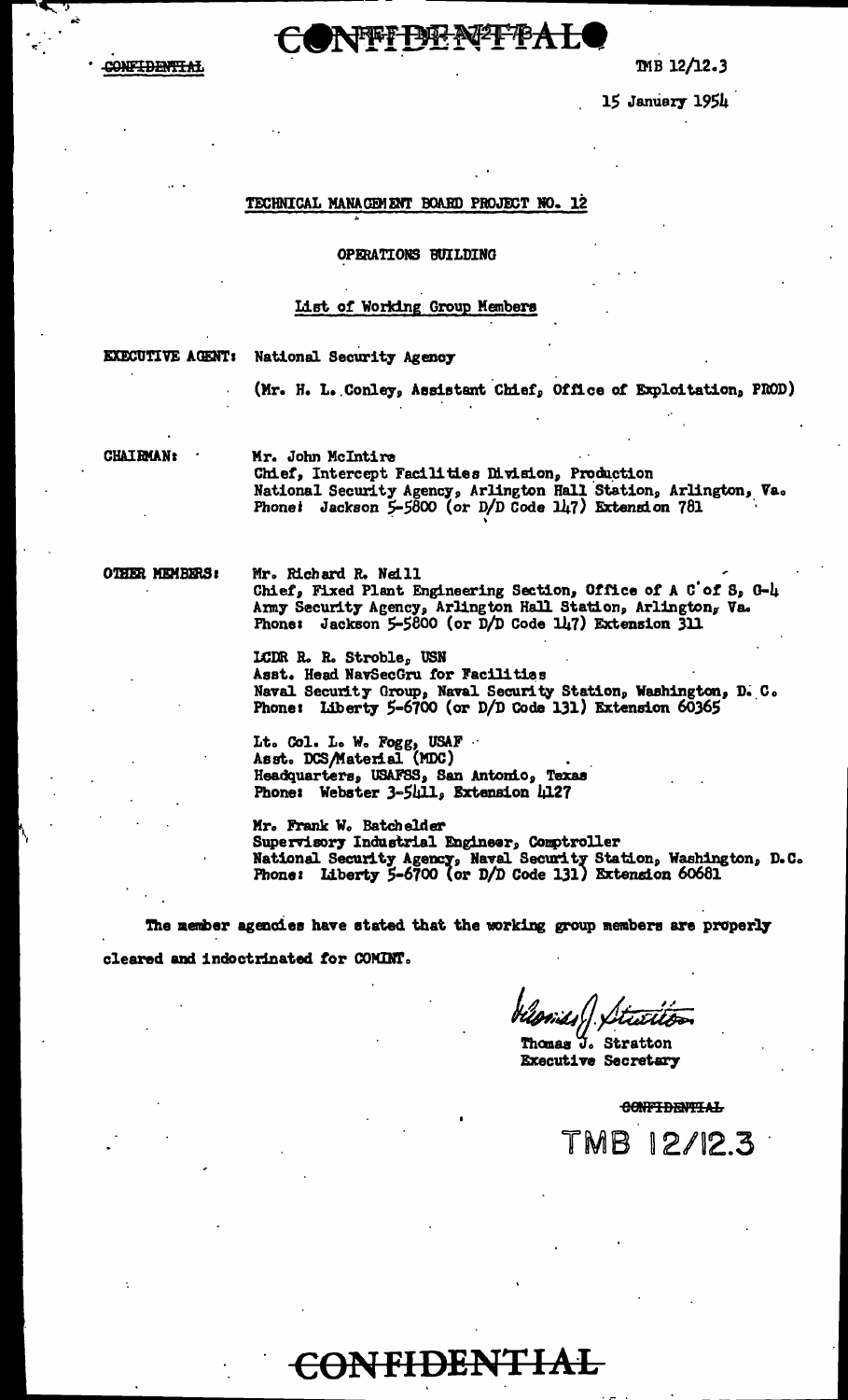

 $MB$  12/13.3

15 January 1954

### TECHNICAL MANAGEMENT BOARD PROJECTS NO. 13

### METHOD SURVEY PLAN

## List of Working Group Members

EXECUTIVE AGENT: Air Force Security Service

(Mr. William Brann, Technical Advisor to Director of Plans)

**CHAIRMAN:** 

Lt. Col. R. H. Kelly, USAF Dir. Manpower and Organization (CMD) Headquarters, USAFSS, San Antonio, Texas<br>Phone: Webster 3-5411, Extension 4207

OTHER MEMBERS:

Mr. Robert E. Denny Member, Management Branch, Office of Comptroller Army Security Agency, Arlington Hall Station, Arlington, Va.<br>Phone: Jackson 5-5800 (or D/D Code 147) Extension 622

CDR J. C. Hargreaves, USN Head, NavSecGru Crypto-Equipment and Engineering Section Naval Security Oroup, Naval Security Station, Washington, D.C. Phone: Liberty 5-6700 (or D/D Code 131) Extension 60541

LT James E. Taylor, USN<br>Member, Management Branch, Comptroller National Security Agency, Naval Security Station, Washington, D.C.<br>Phone: Liberty 5-6700 (or D/D Code 131) Extension 60649

The member agencies have stated that working group members are properly

CONFIDENTIAL

cleared and indoctrinated for COMINT.

Thomas J. Stratton **Executive Secretary** 

TMB 12/13.3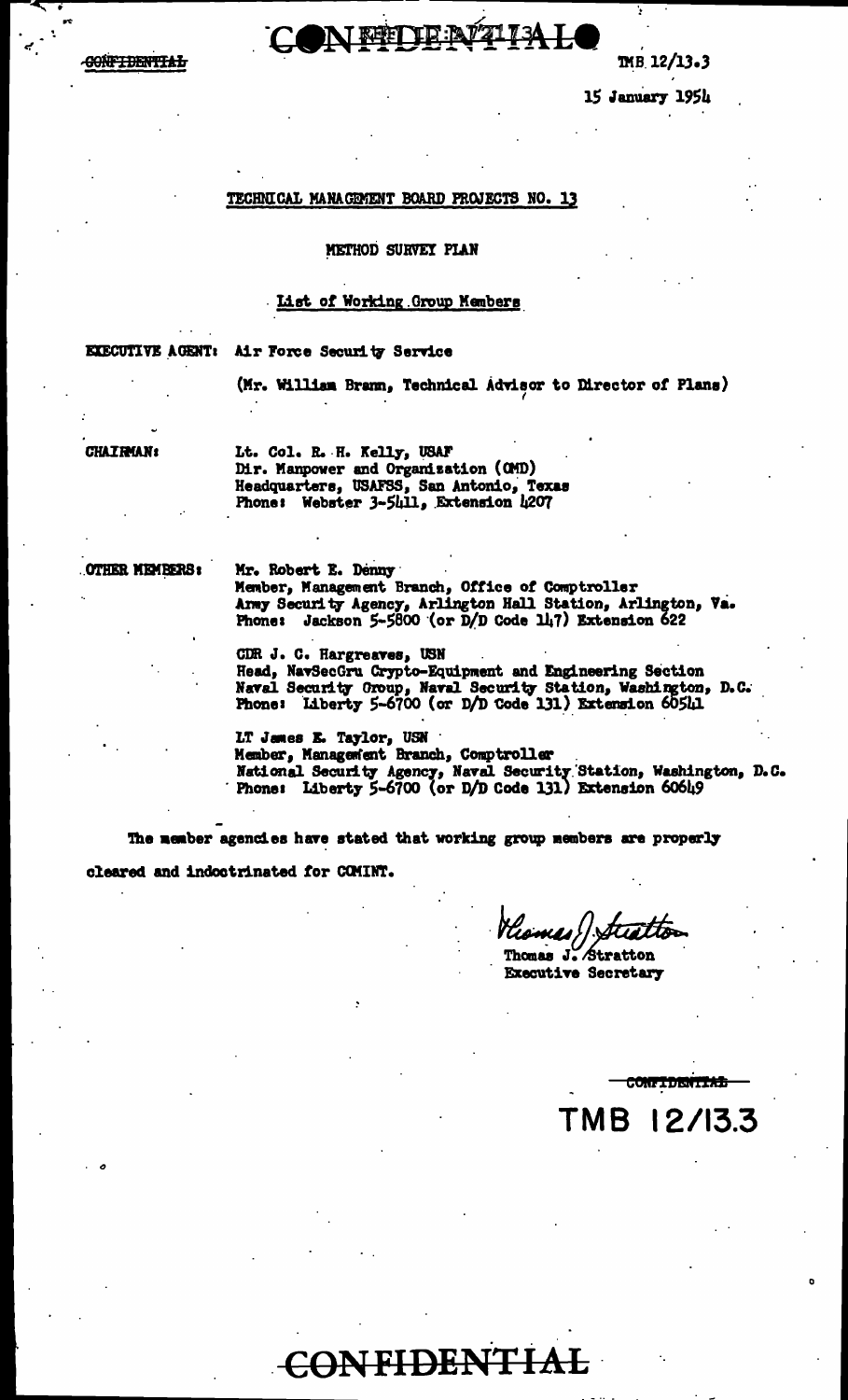# CONFFDENTIA

### **CONFIDENTIAL**

TMB 12/8.1

15 December 1953

## TECHNICAL MANAGEMENT BOARD PROJECT NO. 8

## I. PROJECT TITLE:

A study of coordination of suggestions and awards programs. II. PROJECT SCOPE:

A study of the benefits that could be derived from coordinating the existing suggestions and awards programs within the cryptologic agencies for suggestions which have possible application to nore than one cryptologic agency and, if found desirable, development of a suggested administrative procedure for this purpose. The following phases should be covered:

- 1. Determination of the scope of each agencys' suggestions program with particular emphasis on the present procedures for obtaining suggestions from military personnel in field intercept stations.
- 2. Determination of the procedures for evaluating and implementing suggestions which have applicability to more than one cryptologic agency.
- 3. Determination of the utilization of honorary awards for military and civilian personnel including length of service awards.
- 4. Determination of the desirability of achieving close coordination between all phases of the member agencys! prograns.
- 5. Presentation of specific recommendations for achieving coordination, as required, and other recommendations arising from review of factual data.

## III. SOURCE:

**NSA Suggestion** 

## IV. ESTIMATED TIME REQUIRED

Three weeks after formation of a working group.

V. DATES

Start of study by working group: 18 Jan 1954.

Report to TMB Executive Secretary: 8 Feb 1954.

<del>CONFIDENTIAL</del> TMR ו מג מו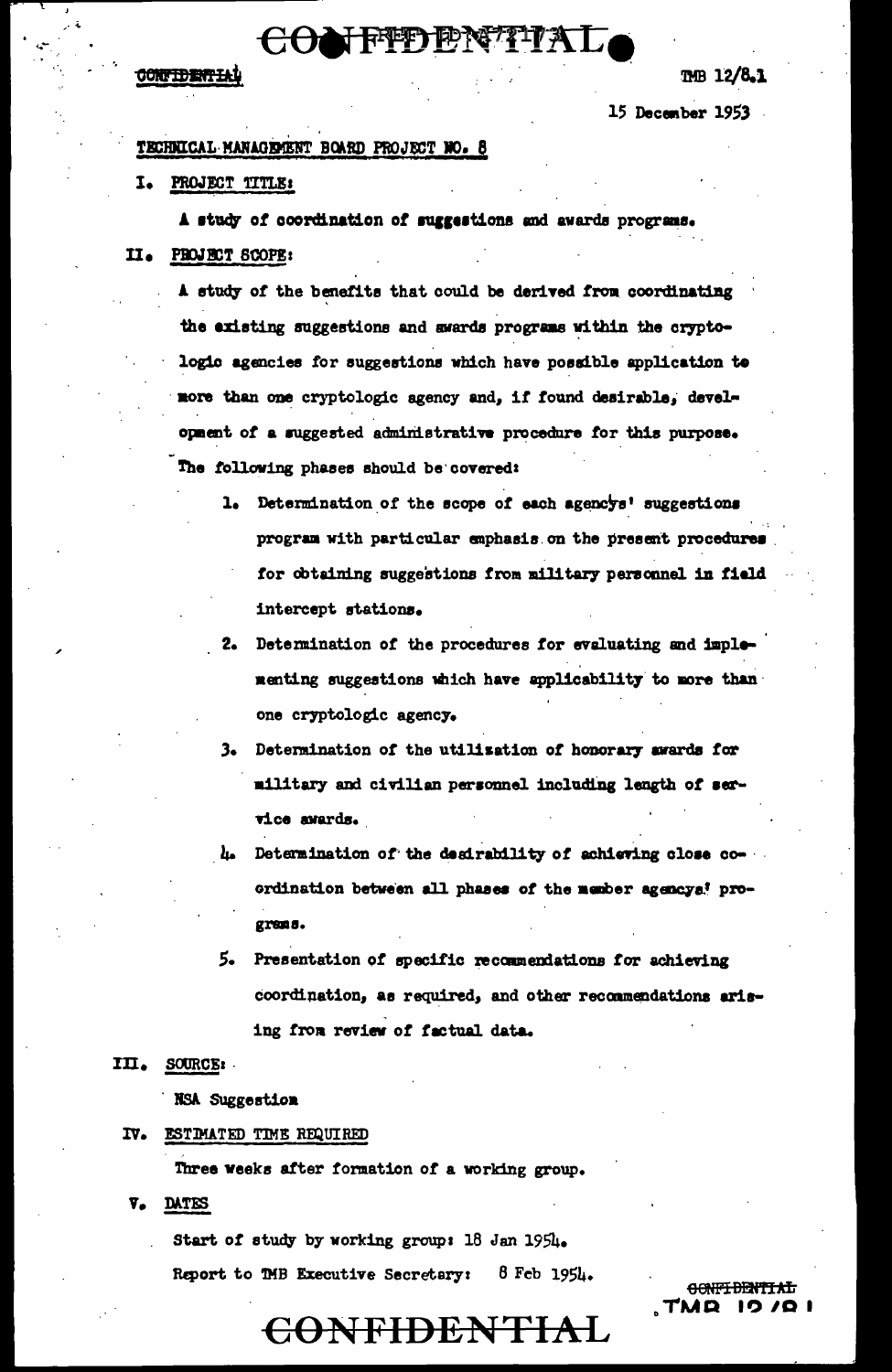TMB 12/9.1

CONFIDENTIAL

TMB 12/9.1

15 December 1953

### TECHNICAL MANAGEMENT BOARD FROJECT NO. 9

I. **PROJECT TITLE** 

> A study of the utilisation of INTERCOM systems at intercept stations.

ONFI EPERTIA

#### PROJECT SCOPE п.

Based upon a determination of the extent of internal communications within intercept stations, a study of improvements which would result upon installations of INTERCOM facilities. The fol-.lowing phases should be covered:

- 1. Determination of the extent of internal communications within intercept stations, with particular attention to specific points of greatest operational need; for example, between trick chiefs and operators.
- 2. Determination of extent of utilization of INTERCOM equipment at the present time.
- Determination of the results obtained in stations where з. INTERCOM systems have been utilized.
- Determination of the requirement for INTERCOM systems, h. including specific usages.
- Recommendation of minimum standards for INTERCOM equip-ment and general data regarding sources of procurement within each service.
- Presentation of other specific recommendations after 6. review of factual data.

### III. SOURCE

- 1. Director's trip in European area, July, 1953.
- NavSecGru and NSA's suggestions at third meeting, TMB,  $2.$  $S<sub>CD</sub>$  1953.

#### IV. ESTIMATED TIME REQUIRED

Four weeks after formation of working group.

Start of study by working group: 25 Jan 54 **DATES** 

Report to TMB Executive Secretary: 23 Feb 54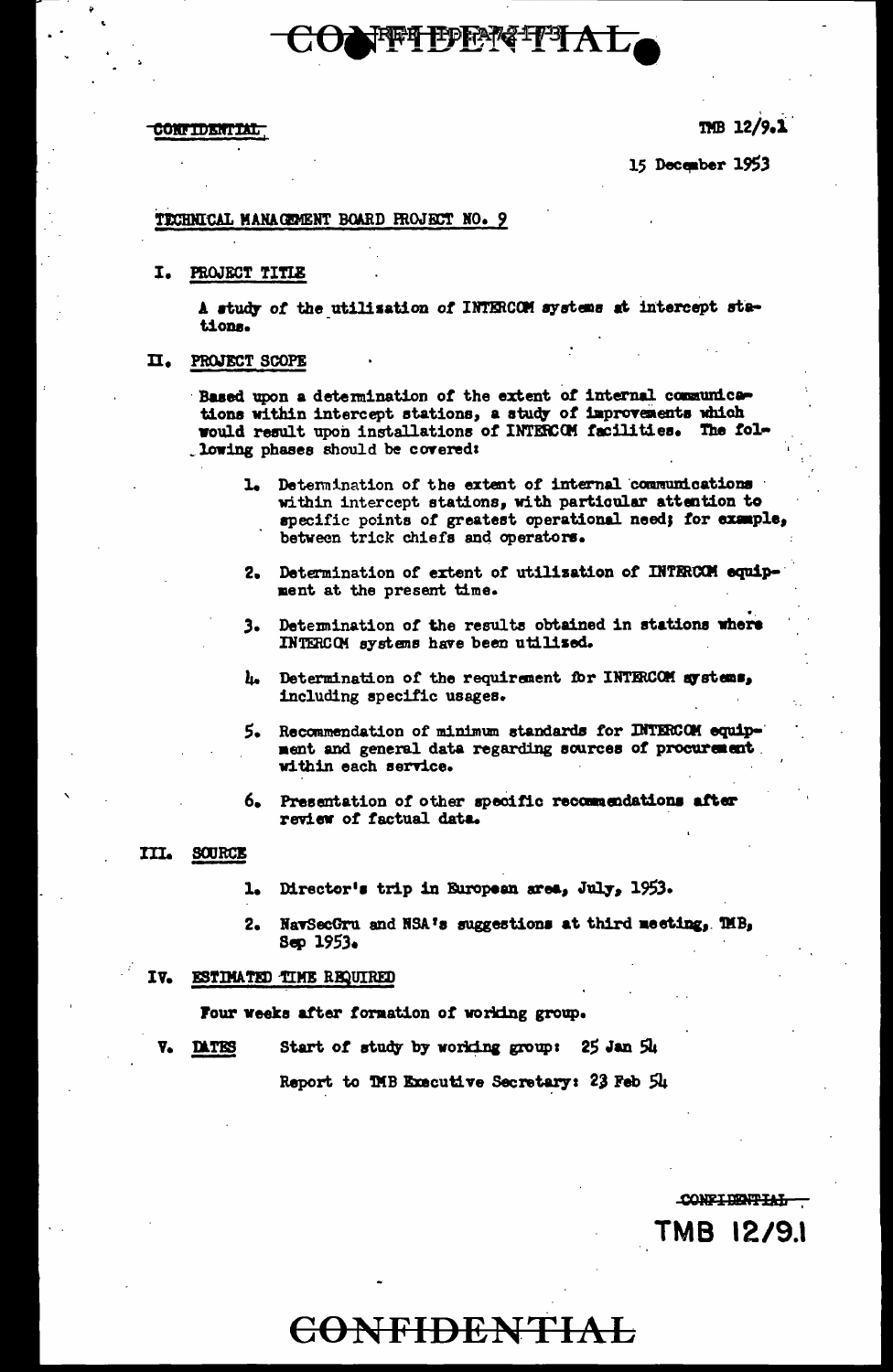# **FFI DENITIAL**

### CONFIDENTIAL

 $\mathcal{L}_\mathrm{c}$ 

TMB 12/10.1

15 December 1953

### TECHNICAL MANAGEMENT BOARD PROJECT NO. 10

#### I. **PROJECT TITLE:**

A study of personnel staffing standards.

### II. PROJECT SCOPE:

Determination of the method presently utilized to develop staffing standards for intercept and other field operations. Development of suggested standards and criteria for obtaining staffing ratios. The following phases should be covered:

- 1. Determination of the present basis for developing staffing ratios.
- $2.$ Determination of the relationship of support personnel for purposes such as maintenance, logistics, security, and administration to present staffing ratios.
- 3. Determination of the effect to present staffing ratios of technical personnel performing non-technical duties.
- h. Determination of allowances for leave, sickness, and TAD.
- 5. Determination of the requirement to develop standards for computing staffing ratios for use throughout the cryptologic effort.
- 6. Determination of areas for which staffing ratios should be developed i.e., by intercept position, by types of equipment in common use by all cryptologic services, by messages or message groups, and for miscellaneous operations such as DF, RFP, and communications.
- 7. Development of standards and criteria for staffing standards.
- 8. Presentation of other specific recommendations arising from review of factual data.

### III. SOURCE

Combination of suggestions received at third meeting\(Oct 53) TMB, from AFSS, NSG, and NSA.

#### IV. ESTIMATED TIME REQUIRED

Five weeks after formation of a working group.

V. DATES

Start of study by working group:  $1$  Feb  $5h$ 

Report to TMB Executive Secretary: 8 Mar 54

CONFIDENTIAL-

TMB 12/10.1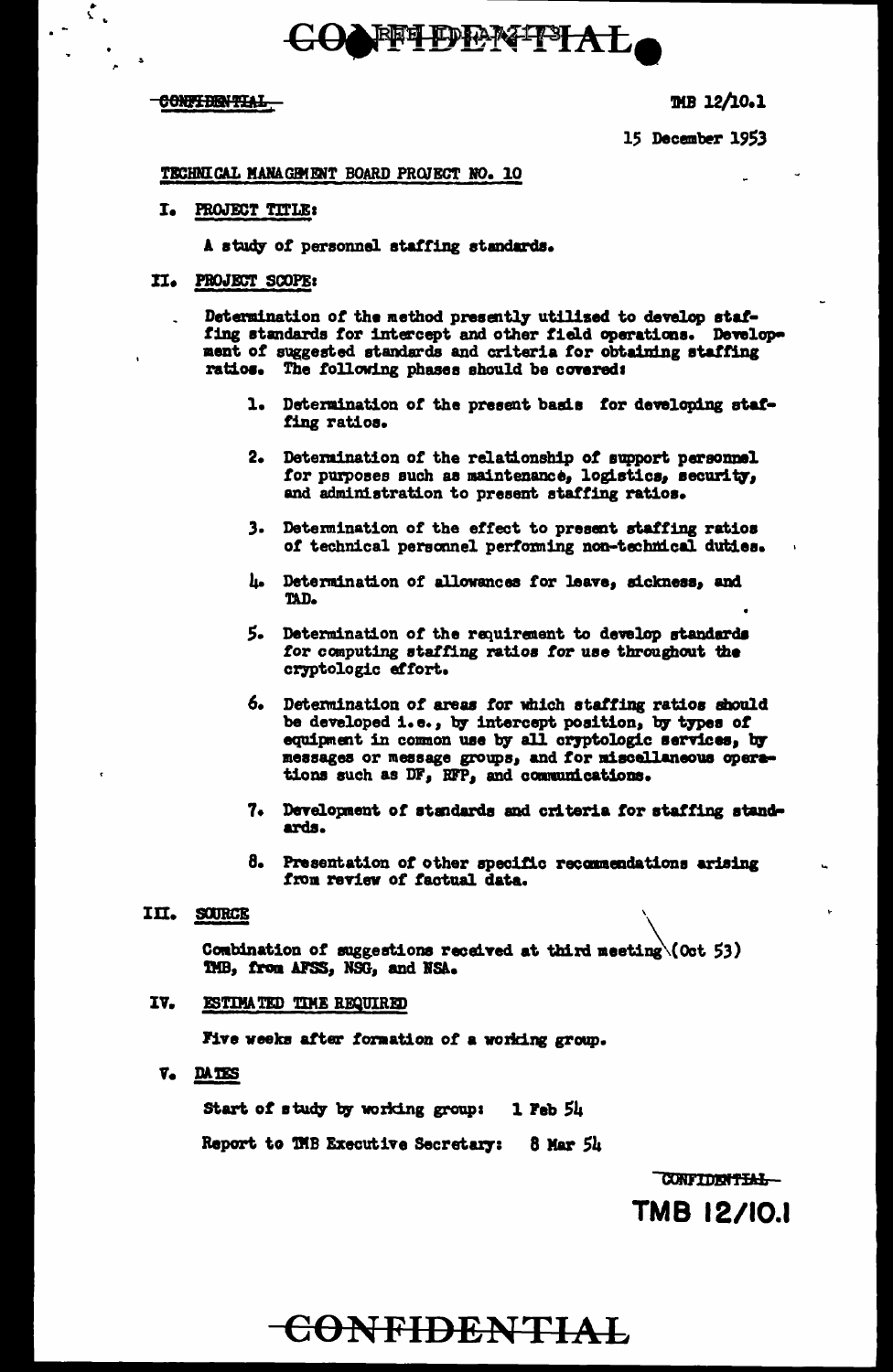**GONFIDENTIAL** 

THB 12/11.1

15 December 1953

### TECHNICAL MANAGEMENT BOARD PROJECT NO. 11

I. PROJECT TITLE:

A study of the adequacy of present facilities for teletype and typewriter spare parts and maintenance in intercept stations.

II. PROJECT SCOPE:

Determination of the adequacy, as it affects intercept operation, of the procedures for obtaining teletype and typewriter maintenance and spare parts for intercept stations. Development of recommendations for improvement, if required. The following phases should be covered:

- 1. Determination of present facilities for maintenance and spare parts for typewriters used in field stations' intercept operations.
- 2. Determination of present facilities for maintenance and spare parts for teletype equipment used by intercept stations.
- 3. Determination of adequacy of existing facilities, and of any improvements required.
- 4. Development of recommendations, if required, to improve existing facilities, including determination of specific responsibility for implementation.
- 5. Presentation of other recommendations resulting from a review of the factual data.
- III. SOURCE:

Reports of field trips.

### IV. ESTIMATED TIME REQUIRED

Six weeks after formation of a working group.

V. DATES:

 $8$  Feb  $5\mu$ . Start of study by working group: Report to TMB Executive Secretary: 22 Mar 54.

> **CONFIDENTIAL** TMB 12/11.1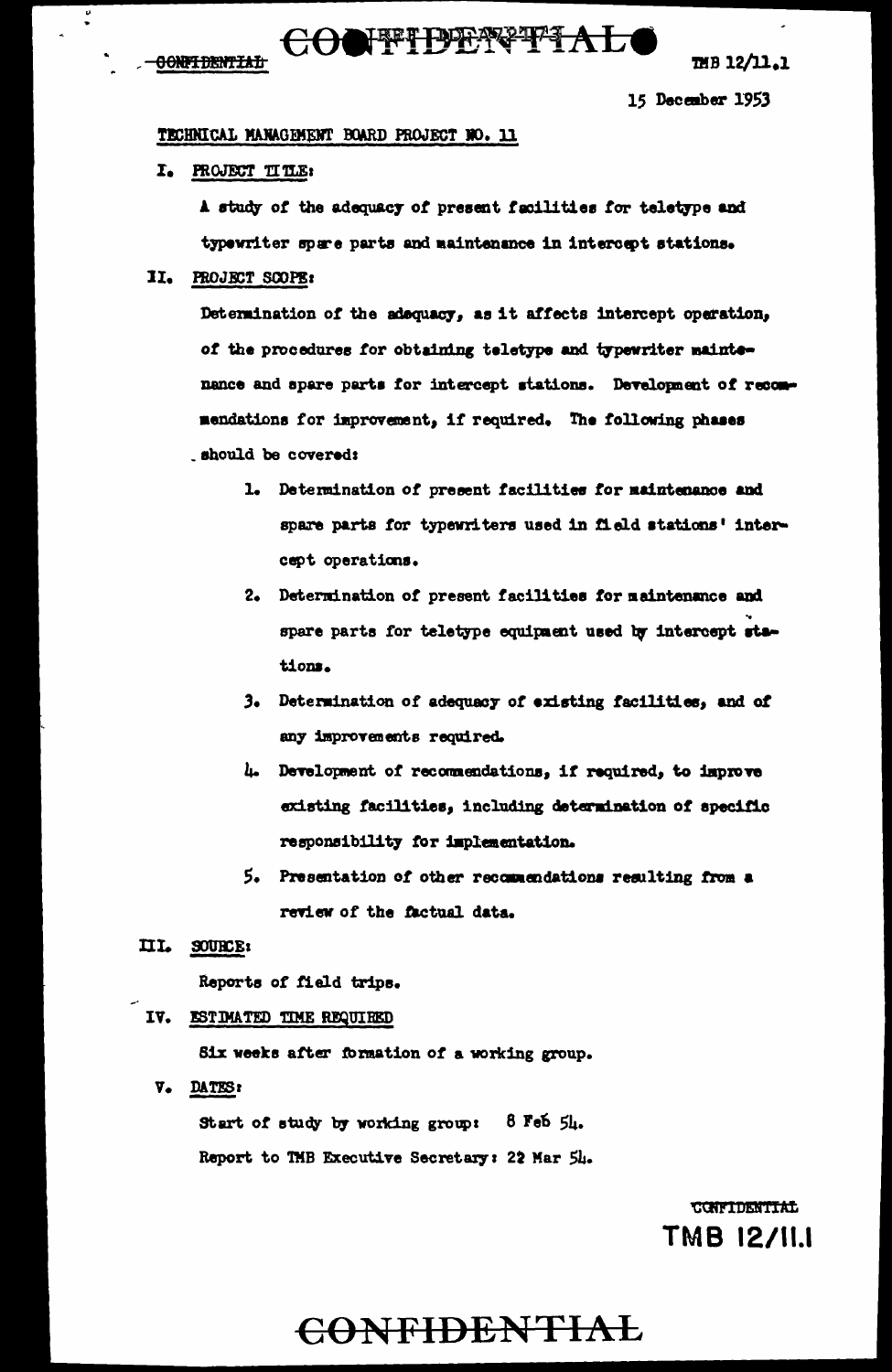# COOFFLEEMTTALO

### CONFIDENTIAL

 $\frac{1}{2}$ 

 $\mathbf{r}$ 

TMB 12/12.1

 $\sqrt{2}$ 

15 December 1953

### TECHNICAL MANAGEMENT BOARD, PROJECT NO. 12

I. PROJECT TITLE:

A general study of the adequacy of the present physical arrangements of operations building in intercept stations and development of standard layouts.

### II. PROJECT SCOPE:

Determination of the present adequacy of the physical arrangement, major problems which exist within the three services in this respect, and development of standard layout for use by the cryptologic services when planning new construction or when improving existing facilities. This study to be based on information gathered by questionnaire and on the material previously developed within NSA by the Engineering Division, PROD.

The following phases should be covered:

- 1. Determination of the general adequacy of the present operations buildings in the three cryptologic services.
- 2. Determination of problems experienced in this area by the cryptologic services which are difficult to resolve.
- Extent of utilization of modern materials handling, and  $\mathbf{3}_{\bullet}$ other labor and time saving techniques.
- h. Determination of the relationship of, and need for, standard operating procedures as a means of improving physical layout.
- 5. Physical relationship of operations room to auxiliary physical facilities, including DF, and communications.
- 6. Development of typical work flow charts.
- 7. Development of standard arrangement for positions.
- 8. Presentation of specific recommendations for improving existing facilities and other recommendations arising from review of facts.

### III. SOURCE

- 1. Director's trip to European Area, July 1953.
- $2.$ Suggestions by NSA and NSG at third meeting TMB, Sep 53.

### IV. ESTIMATED TIME REQUIRED:

Seven weeks after formation of a working group.

V. DATES:

Start of Study by Working Group: 15 Feb. 54

Report to TMB Executive Secretary: 5 Apr 54

CONFIDENTIAL TMB 12/12.1